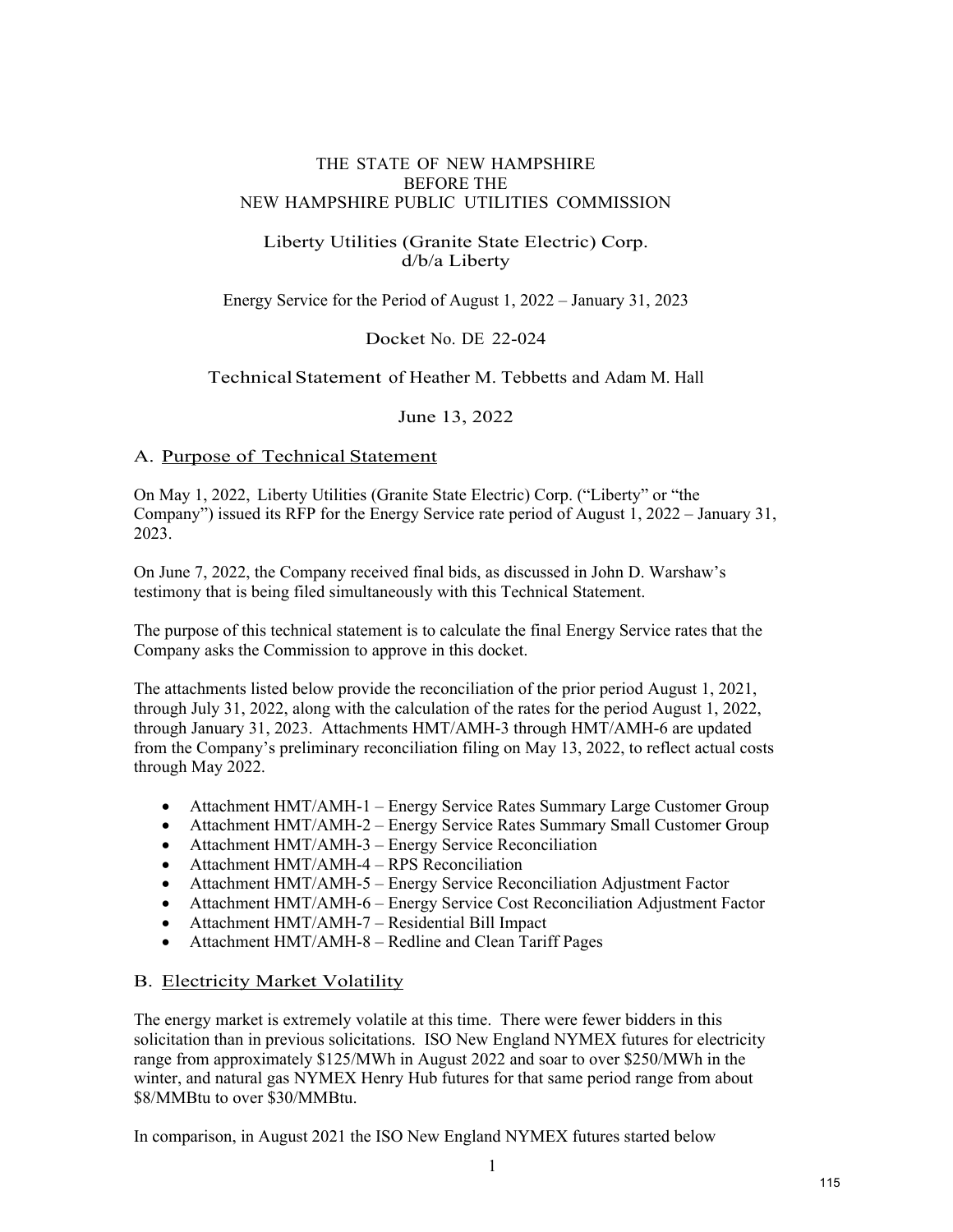\$50/MWh and peaked at less than \$90/MWh in January 2022. The natural gas NYMEX Henry Hub futures for that same period went from about \$3/MMBtu to about \$10/MMBtu. Mr. Warshaw provides further discussion about the markets in his testimony.

#### C. Rate Proposal

Consistent with past practice, Liberty is proposing a fixed six-month Energy Service rate for the period of August 1, 2022 – January 31, 2023, for the Small Customer Group<sup>1</sup> based on a weighted average of the six-monthly contract prices contained in the supply agreement with the winning Energy Service supplier for the Small Customer Group.

The Company is also proposing monthly Energy Service rates for the Large Customer Group<sup>2</sup> based on two three-month contract prices contained in the supply agreement with the winning Energy Service supplier for the Large Customer Group.

1. Renewable Portfolio Standard ("RPS")

On Attachment HMT/AMH-4, the Company presents the actual reconciliation of RPS compliance adder revenue and expense by month. The Company has an over-collection of \$810,364. The adder for RPS compliance will be an increase from \$0.00684 per kWh to \$0.00781 per kWh, or \$0.00097 per kWh for the six-month period beginning August 1, 2022. Mr. Warshaw further discusses the RPS adder in his testimony.

2. Small Customer Group Total Rate

The Energy Service rate for the period of August 1, 2022 – January 31, 2023, for the Small Customer Group is \$0.22227 per kWh, as calculated on Attachment HMT/AMH-2. For customers taking service under Rates EV and D-11 Battery Pilot, the critical peak rate is \$0.21739 per kWh, the mid-peak rate is \$0.10376 per kWh, and the off-peak rate is \$0.06192 per kWh.

| <b>Small Customer Group</b> |           |  |  |  |  |
|-----------------------------|-----------|--|--|--|--|
| Base Rate (\$/kWh)          | \$0.21290 |  |  |  |  |
| ESRAF (\$/kWh)              | \$0.00096 |  |  |  |  |
| ESCRAF (\$/kWh)             | \$0.00061 |  |  |  |  |
| RPS Adder (\$/kWh)          | \$0.00781 |  |  |  |  |
| <b>Total Proposed Rate</b>  | \$0.22228 |  |  |  |  |

3. Large Customer Group Total Rate

The Energy Service rates for the period of August 1, 2022 – January 31, 2023, for the Large Customer Group are calculated on Attachment HMT/AMH-1 and are as follows:

<sup>&</sup>lt;sup>1</sup> Customers taking service under Domestic Service Rate D; Domestic Service - Optional Peak Load Pricing Rate D-10; Outdoor Lighting Service Rate M; Limited Total Electrical Living Rate T; General Service Rate G-3; or Limited Commercial Space Heating Rate V of the Company's Retail Delivery Tariff.

<sup>2</sup> Customers taking service under General Long-Hour Service Rate G-2 or General Service Time-Of-Use Rate G-1 of the Company's Retail Delivery Tariff.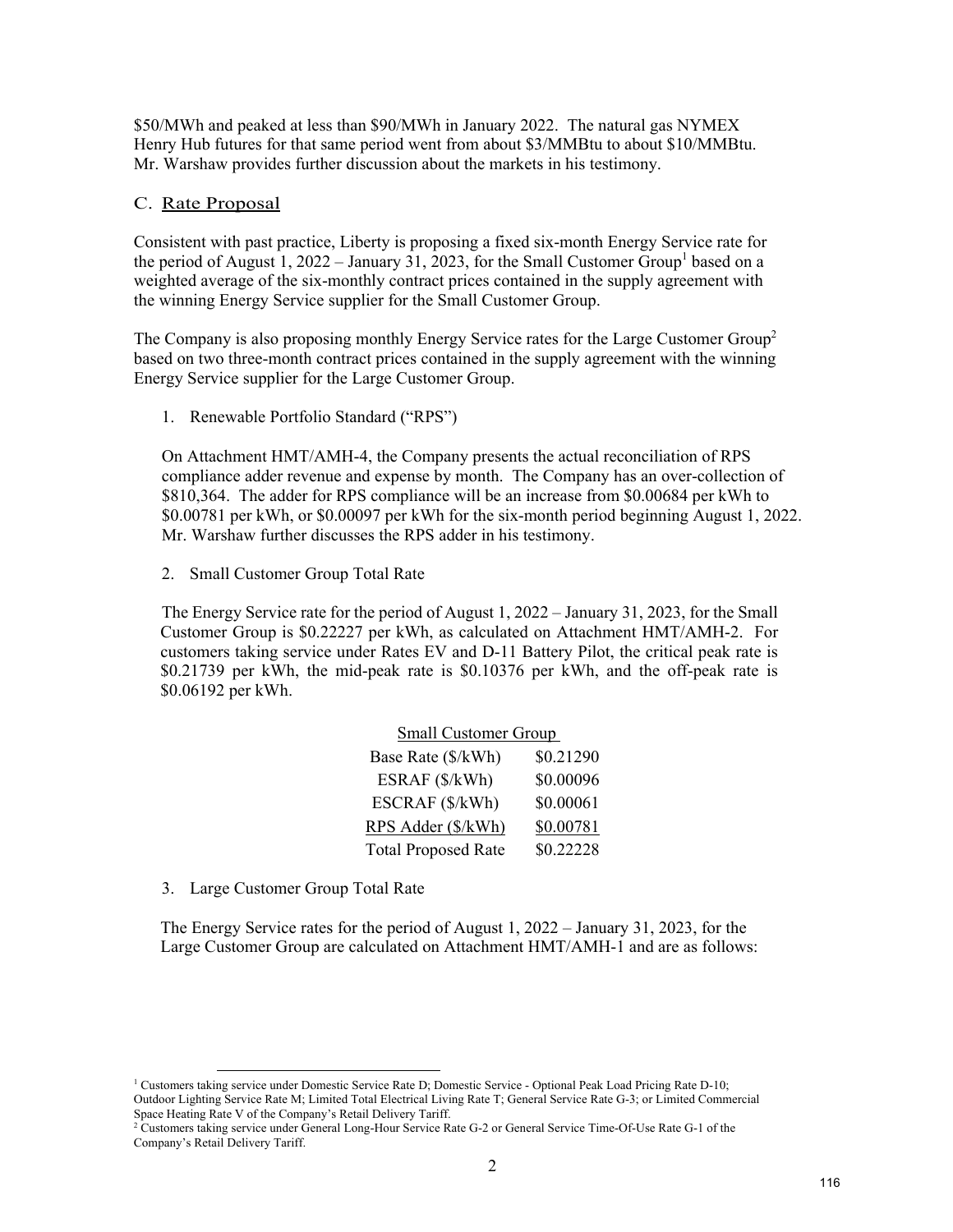| Large Customer Group<br>$(\frac{S}{kWh})$<br>November-22<br>October-22<br>December-22<br>September-22<br>August-22<br>January-22 |           |           |           |           |           |           |
|----------------------------------------------------------------------------------------------------------------------------------|-----------|-----------|-----------|-----------|-----------|-----------|
|                                                                                                                                  |           |           |           |           |           |           |
| Base ES Rate                                                                                                                     | \$0.17460 | \$0.14954 | \$0.14007 | \$0.18737 | \$0.33227 | \$0.40113 |
| <b>ESAF</b>                                                                                                                      | \$0,00095 | \$0,00095 | \$0.00095 | \$0,00095 | \$0,00095 | \$0.00095 |
| <b>ESCRAF</b>                                                                                                                    | \$0.00250 | \$0.00250 | \$0.00250 | \$0.00250 | \$0.00250 | \$0.00250 |
| <b>RPS</b>                                                                                                                       | \$0.00781 | \$0.00781 | \$0.00781 | \$0.00781 | \$0.00781 | \$0.00781 |
| Total                                                                                                                            | \$0.18586 | \$0.16080 | \$0.15133 | \$0.19863 | \$0.34353 | \$0.41239 |

## Large Customer Group

## D. Bill Impacts

As shown in Attachment HMT/AMH-7, Page 1, for a residential customer taking Energy Service and using 650 kWh per month, the total bill impact of the proposed rate in this filing, as compared to rates effective today, is a bill increase of \$72.21 per month, or 46.67 percent, from \$154.71 to \$226.92.